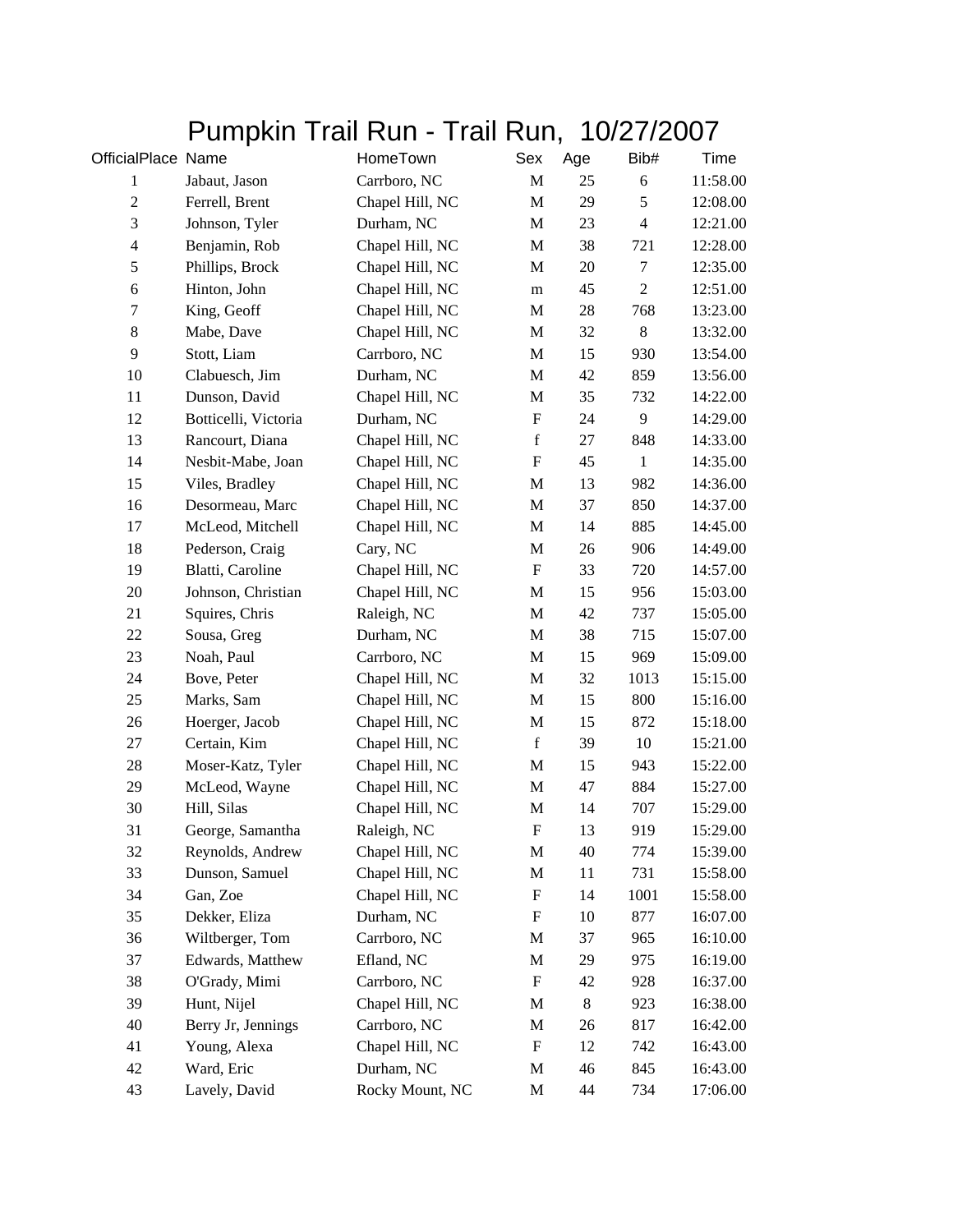| 44 | Bolon, Todd                               | Chapel Hill, NC | M                         | 41    | 797  | 17:08.00 |
|----|-------------------------------------------|-----------------|---------------------------|-------|------|----------|
| 45 | Johnson, Arne                             | Chapel Hill, NC | M                         | 46    | 957  | 17:10.00 |
| 46 | Blake, John                               | Chapel Hill, NC | M                         | 49    | 890  | 17:16.00 |
| 47 | Gan, Sophie                               | Chapel Hill, NC | $\boldsymbol{\mathrm{F}}$ | 13    | 1002 | 17:21.00 |
| 48 | Dunson, Simon                             | Chapel Hill, NC | $\mathbf M$               | 9     | 730  | 17:22.00 |
| 49 | George, Libby                             | Raleigh, NC     | $\boldsymbol{\mathrm{F}}$ | 42    | 920  | 17:24.00 |
| 50 | Lancaster, Charles                        | Chapel Hill, NC | M                         | 46    | 735  | 17:27.00 |
| 51 | Boykin, Kyndal                            | Middlesex, NC   | $\boldsymbol{\mathrm{F}}$ | 13    | 953  | 17:33.00 |
| 52 | DeVito, Joseph                            | Chapel Hill, NC | $\mathbf M$               | 14    | 1007 | 17:35.00 |
| 53 | Young, Harrison                           | Chapel Hill, NC | M                         | 9     | 743  | 17:35.00 |
| 54 | Bolon, Hank                               | Chapel Hill, NC | $\mathbf M$               | 11    | 795  | 17:36.00 |
| 55 | Polish, Jeff                              | Chapel Hill, NC | $\mathbf M$               | 36    | 819  | 17:43.00 |
| 56 | Furey, Katie                              | Chapel Hill, NC | $\boldsymbol{\mathrm{F}}$ | 13    | 714  | 17:45.00 |
| 57 | Davis, Sonia                              | Chapel Hill, NC | $\boldsymbol{\mathrm{F}}$ | 41    | 816  | 17:50.00 |
| 58 | Smith, Randy                              | Chapel Hill, NC | $\boldsymbol{\mathrm{F}}$ | 39    | 858  | 17:52.00 |
| 59 | Oberlies, Hollis                          | Chapel Hill, NC | $\mathbf F$               | 36    | 830  | 17:54.00 |
| 60 | Oberlies, Nicholas                        | Chapel Hill, NC | M                         | 37    | 829  | 17:57.00 |
| 61 | Dozier, William                           | Chapel Hill, NC | M                         | 11    | 772  | 17:59.00 |
| 62 | Osborne, Christine Osborn Chapel Hill, NC |                 | F                         | 42    | 913  | 18:01.00 |
| 63 | Juel, Matthew                             | Chapel Hill, NC | M                         | 10    | 703  | 18:07.00 |
| 64 | Malek, Paula                              | Chapel Hill, NC | $\mathbf F$               | 44    | 908  | 18:09.00 |
| 65 | Rose, Eli                                 | Chapel Hill, NC | M                         | 9     | 892  | 18:11.00 |
| 66 | Allen, Zachary                            | Chapel Hill, NC | $\mathbf M$               | 9     | 780  | 18:13.00 |
| 67 | Hunt, Lauren                              | Chapel Hill, NC | $\boldsymbol{\mathrm{F}}$ | 10    | 922  | 18:14.00 |
| 68 | Hodges, Blan                              | Hiddenite, NC   | $\mathbf M$               | $8\,$ | 706  | 18:17.00 |
| 69 | Caston, Melanie                           | Durham, NC      | $\boldsymbol{\mathrm{F}}$ | 28    | 964  | 18:23.00 |
| 70 | Cisewski, Jessi                           | Carrboro, NC    | $\boldsymbol{\mathrm{F}}$ | 24    | 899  | 18:34.00 |
| 71 | Reynolds, Atticus                         | Chapel Hill, NC | M                         | 12    | 998  | 18:36.00 |
| 72 | Hoerger, Tom                              | Chapel Hill, NC | M                         | 48    | 873  | 18:50.00 |
| 73 | Cameron, Seth                             | Chapel Hill, NC | M                         | 13    | 733  | 18:53.00 |
| 74 | Flournoy, Paul                            | Chapel Hill, NC | $\mathbf M$               | 11    | 752  | 18:54.00 |
| 75 | Soo, Ken                                  | Durham, NC      | M                         | 49    | 983  | 19:01.00 |
| 76 | Collins, Katherine                        | Chapel Hill, NC | F                         | 36    | 894  | 19:20.00 |
| 77 | Juel, Vern                                | Chapel Hill, NC | M                         | 45    | 704  | 19:22.00 |
| 78 | Bell, Emily                               | DURHAM, NC      | $\boldsymbol{\mathrm{F}}$ | 13    | 966  | 19:23.00 |
| 79 | Smith, Sloan                              | Chapel Hill, NC | F                         | 34    | 778  | 19:24.00 |
| 80 | Rollins, Brett                            | Durham, NC      | M                         | 25    | 1015 | 19:25.00 |
| 81 | Dekker, Tom                               | Durham, NC      | M                         | 45    | 879  | 19:30.00 |
| 82 | Fordham, Sarah                            | Chapel Hill, NC | $\boldsymbol{\mathrm{F}}$ | 11    | 875  | 19:37.00 |
| 83 | Bolon, Nate                               | Chapel Hill, NC | M                         | 10    | 796  | 19:41.00 |
| 84 | Huge, Jack                                | Chapel Hill, NC | M                         | 13    | 740  | 19:43.00 |
| 85 | Parker, Allie                             | Chapel Hill, NC | $\boldsymbol{\mathrm{F}}$ | 10    | 910  | 19:43.00 |
| 86 | Parker, Jon                               | Chapel Hill, NC | M                         | 41    | 911  | 19:47.00 |
| 87 | Clossick, Tina                            | Chapel Hill, NC | ${\bf F}$                 | 36    | 828  | 19:51.00 |
| 88 | McLeod, Jill                              | Chapel Hill, NC | ${\rm F}$                 | 11    | 886  | 19:51.00 |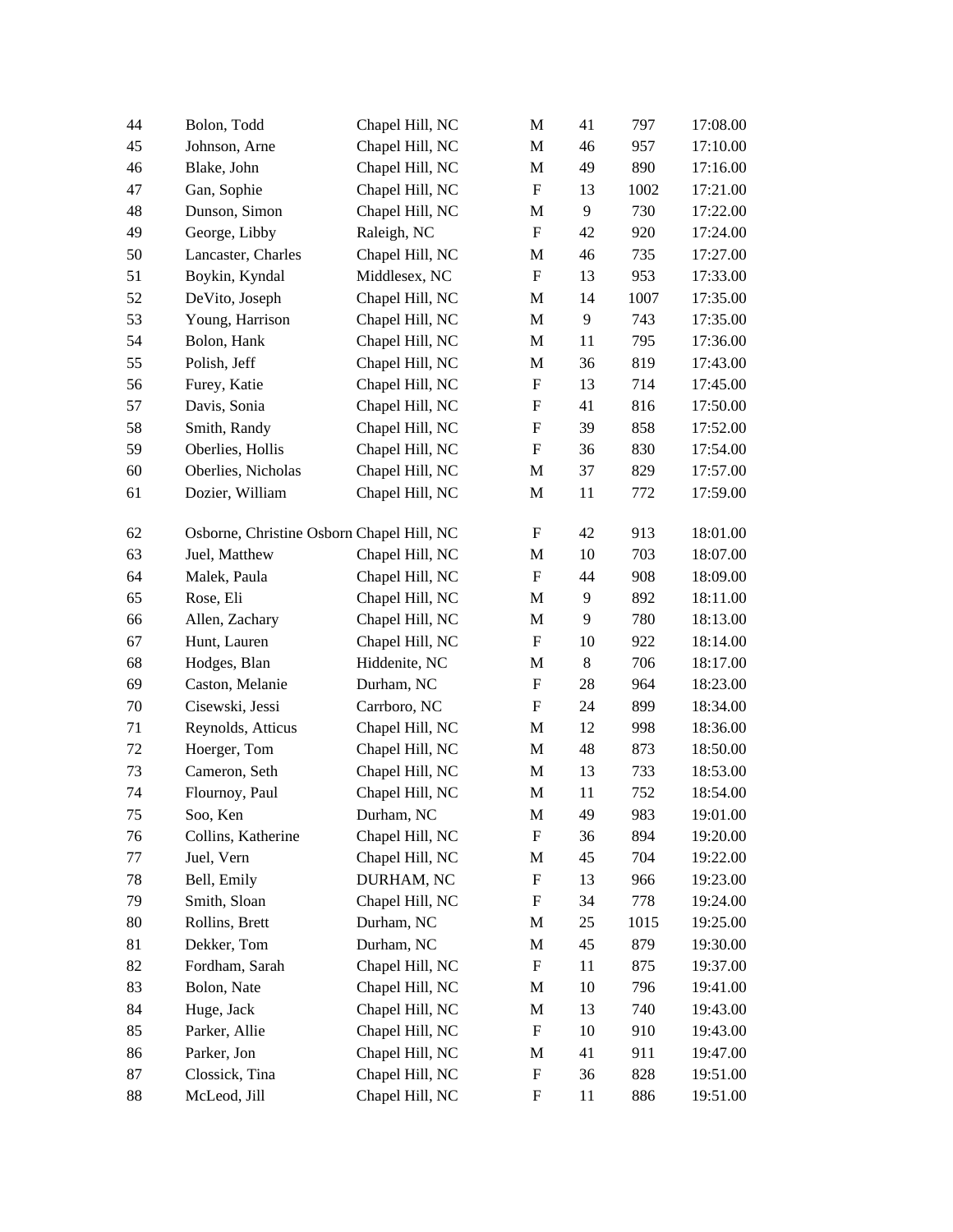| 89  | McLeod, Leigh        | Chapel Hill, NC  | ${\rm F}$                 | 43     | 887  | 19:53.00 |
|-----|----------------------|------------------|---------------------------|--------|------|----------|
| 90  | Hawley, Dawna        | Chapel Hill, NC  | ${\rm F}$                 | 37     | 849  | 19:54.00 |
| 91  | Hartwell, Hadley     | Carrboro, NC     | $\boldsymbol{\mathrm{F}}$ | 31     | 1014 | 19:57.00 |
| 92  | Beard, Kaija         | Chapel Hill, NC  | ${\bf F}$                 | 40     | 824  | 19:58.00 |
| 93  | Castellano, Ryan     | Chapel Hill, NC  | M                         | 11     | 756  | 20:02.00 |
| 94  | Nelson, Randy        | Clayton, NC      | M                         | 46     | 1029 | 20:03.00 |
| 95  | Kim, Howard          | DURHAM, NC       | M                         | 22     | 926  | 20:04.00 |
| 96  | Gilland, Kevin       | Chapel Hill, NC  | M                         | 8      | 854  | 20:05.00 |
| 97  | Gilland, Wendell     | Chapel Hill, NC  | M                         | 43     | 853  | 20:06.00 |
| 98  | Palmer, Molly        | Chapel Hill, NC  | ${\bf F}$                 | $8\,$  | 749  | 20:16.00 |
| 99  | Hammer, David        | Greensboro, NC   | M                         | 53     | 701  | 20:22.00 |
| 100 | Bailey, Nathaniel    | Chapel Hill, NC  | M                         | 23     | 972  | 20:26.00 |
| 101 | Ng, Shuwen           | Carrboro, NC     | ${\bf F}$                 | $28\,$ | 948  | 20:35.00 |
| 102 | Flournoy, Mark       | Chapel Hill, NC  | M                         | 13     | 751  | 20:36.00 |
| 103 | kuhn, greyson        | Greensboro, NC   | ${\rm F}$                 | 53     | 1019 | 20:45.00 |
| 104 | Rose, Jill           | Chapel Hill, NC  | $\boldsymbol{\mathrm{F}}$ | 39     | 893  | 20:48.00 |
| 105 | Larsen, Ken          | Chapel Hill, NC  | M                         | 59     | 711  | 20:49.00 |
| 106 | Margolis, Ben        | Carrboro, NC     | ${\bf m}$                 | 33     | 709  | 20:51.00 |
| 107 | Renn, Jennifer       | Chapel Hill, NC  | $\boldsymbol{\mathrm{F}}$ | $28\,$ | 769  | 20:53.00 |
| 108 | Gleason, Micah       | Chapel Hill, NC  | $\boldsymbol{\mathrm{F}}$ | 11     | 976  | 21:03.00 |
| 109 | Ferrell, Kate        | Chapel Hill, NC  | ${\rm F}$                 | 27     | 1030 | 21:04.00 |
| 110 | Morris, Gregory      | Hillsborough, NC | M                         | 40     | 959  | 21:06.00 |
| 111 | Archer, Isabella     | Chapel Hill, NC  | $\boldsymbol{\mathrm{F}}$ | 18     | 954  | 21:07.00 |
| 112 | Moore, Annalee       | Cary, NC         | $\boldsymbol{\mathrm{F}}$ | 30     | 907  | 21:09.00 |
| 113 | Bajari, Rebekah      | Chapel Hill, NC  | $\boldsymbol{\mathrm{F}}$ | 27     | 882  | 21:18.00 |
| 114 | Sousa, Sara          | Durham, NC       | ${\rm F}$                 | 36     | 716  | 21:19.00 |
| 115 | Calloway, Michael    | Pittsboro, NC    | M                         | 55     | 1012 | 21:22.00 |
| 116 | San Miguel, Jose     | Cary, NC         | M                         | 12     | 1026 | 21:29.00 |
| 117 | Moses, Kitty         | Durham, NC       | M                         | 52     | 888  | 21:31.00 |
| 118 | Hill, Caris          | Chapel Hill, NC  | ${\rm F}$                 | 10     | 708  | 21:35.00 |
| 119 | Roenigk, Caleb       | Carrboro, NC     | M                         | 12     | 806  | 21:39.00 |
| 120 | Roenigk, William     | Carrboro, NC     | M                         | $8\,$  | 805  | 21:52.00 |
| 121 | Lloyd, Gwendolyn     | Durham, NC       | ${\bf F}$                 | 13     | 994  | 21:54.00 |
| 122 | Orenstein, Raphael   | Chapel Hill, NC  | M                         | 41     | 862  | 22:03.00 |
| 123 | Castellano, Anthony  | Chapel Hill, NC  | M                         | 7      | 758  | 22:04.00 |
| 124 | Meshnick, Leah       | Chapel Hill, NC  | F                         | 10     | 762  | 22:09.00 |
| 125 | Platt, Michael       | Chapel Hill, NC  | M                         | 40     | 950  | 22:10.00 |
| 126 | Platt-Brannon, Henry | Chapel Hill, NC  | M                         | 8      | 951  | 22:10.00 |
| 127 | Buchman, Brett       | Chapel Hill, NC  | M                         | 12     | 918  | 22:12.00 |
| 128 | Matthews, Tammy      | Chapel Hill, NC  | ${\rm F}$                 | 37     | 912  | 22:13.00 |
| 129 | Brobst, Maddi        | Chapel Hill, NC  | F                         | 10     | 775  | 22:22.00 |
| 130 | Mosley, Layna        | Chapel Hill, NC  | F                         | 35     | 736  | 22:22.00 |
| 131 | Krawchyk, Lisa       | Chapel Hill, NC  | F                         | 50     | 996  | 22:22.00 |
| 132 | Weeks, Elle          | Carrboro, NC     | $\boldsymbol{\mathrm{F}}$ | 12     | 725  | 22:24.00 |
|     |                      |                  |                           |        |      |          |
| 133 | Weeks, Kevin         | Carrboro, NC     | M                         | 43     | 723  | 22:41.00 |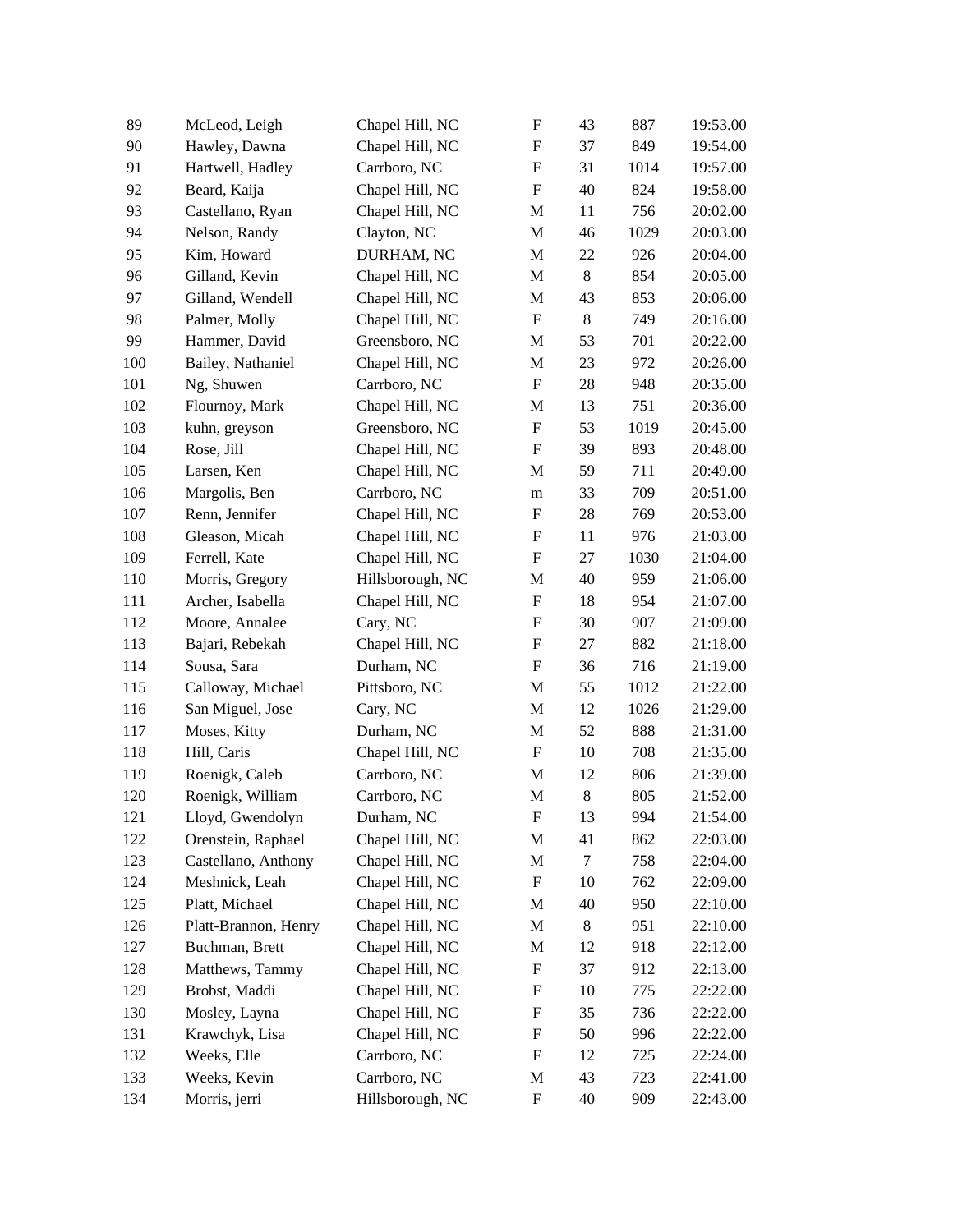| 135 | Henderson, Robert    | Durham, NC       | $\mathbf M$               | 23     | 868  | 22:43.00 |
|-----|----------------------|------------------|---------------------------|--------|------|----------|
| 136 | Underwood, Steve     | Chapel Hill, NC  | $\mathbf M$               | 50     | 787  | 22:47.00 |
| 137 | Hammer, Teri         | Greensboro, NC   | ${\bf F}$                 | 49     | 702  | 22:56.00 |
| 138 | Mineer, Mike         | Bear Creek, NC   | M                         | 39     | 924  | 23:01.00 |
| 139 | lee, seonjoo         | Chapel Hill, NC  | ${\rm F}$                 | 26     | 898  | 23:01.00 |
| 140 | Ristaino, Andre      | Carrboro, NC     | M                         | 52     | 870  | 23:05.00 |
| 141 | Foley, Monica        | Chapel Hill, NC  | ${\bf F}$                 | 22     | 794  | 23:06.00 |
| 142 | Trotter, Hadley      | Chapel Hill, NC  | ${\rm F}$                 | $26\,$ | 1025 | 23:08.00 |
| 143 | Bell, Jones          | Chapel Hill, NC  | M                         | 10     | 960  | 23:28.00 |
| 144 | Lofton, Dendy        | Chapel Hill, NC  | ${\rm F}$                 | 32     | 746  | 23:33.00 |
| 145 | Xu, Kali             | Chapel Hill, NC  | $\boldsymbol{\mathrm{F}}$ | 13     | 902  | 23:38.00 |
| 146 | Berry, Anna          | Carrboro, NC     | $\boldsymbol{\mathrm{F}}$ | $25\,$ | 818  | 23:38.00 |
| 147 | Hassel, Christopher  | Chapel Hill, NC  | M                         | $8\,$  | 833  | 23:40.00 |
| 148 | van Heusden, Catja   | Chapel Hill, NC  | $\boldsymbol{\mathrm{F}}$ | 36     | 1009 | 23:40.00 |
| 149 | Hunt, Ryan           | Chapel Hill, NC  | M                         | $\tau$ | 921  | 23:56.00 |
| 150 | O'Loughlin, Kathleen | Chapel Hill, NC  | ${\rm F}$                 | 47     | 835  | 23:57.00 |
| 151 | Rydin, Janine        | Chapel Hill, NC  | ${\rm F}$                 | 39     | 841  | 23:57.00 |
| 152 | Drumheller, Amy      | Chapel Hill, NC  | $\boldsymbol{\mathrm{F}}$ | 34     | 839  | 23:58.00 |
| 153 | Thompson, Robin      | Chapel Hill, NC  | $\boldsymbol{\mathrm{F}}$ | 39     | 840  | 24:00.00 |
| 154 | Engel, Jacob         | Chapel Hill, NC  | M                         | 9      | 784  | 24:00.00 |
| 155 | Nelson, Kristi       | Clayton, NC      | $\boldsymbol{\mathrm{F}}$ | 45     | 844  | 24:01.00 |
| 156 | Deigan, Katie        | Chapel Hill, NC  | $\boldsymbol{\mathrm{F}}$ | 20     | 843  | 24:01.00 |
| 157 | Soo, Julia           | Durham, NC       | $\boldsymbol{\mathrm{F}}$ | 15     | 889  | 24:01.00 |
| 158 | Engel, Jon           | Chapel Hill, NC  | $\mathbf M$               | 48     | 785  | 24:01.00 |
| 159 | Porter, Grace        | Carrboro, NC     | $\boldsymbol{\mathrm{F}}$ | 11     | 938  | 24:02.00 |
| 160 | McConaughey, Kyle    | Chapel Hill, NC  | M                         | 11     | 939  | 24:09.00 |
| 161 | Roenigk, Lila        | Carrboro, NC     | $\boldsymbol{\mathrm{F}}$ | 48     | 807  | 24:10.00 |
| 162 | Anderson, John       | Chapel Hill, NC  | M                         | 47     | 978  | 24:12.00 |
| 163 | Anderson, Leigh      | Chapel Hill, NC  | ${\rm F}$                 | 48     | 977  | 24:13.00 |
| 164 | Smith, Maddie        | Chapel Hill, NC  | ${\rm F}$                 | 11     | 779  | 24:16.00 |
| 165 | Gunning, Madison     | Chapel Hill, NC  | F                         | 11     | 867  | 24:16.00 |
| 166 | Widman, Samantha     | Chapel Hill, NC  | ${\bf F}$                 | 10     | 814  | 24:17.00 |
| 167 | Colburn, Kate        | Carrboro, NC     | ${\bf F}$                 | 50     | 855  | 24:18.00 |
| 168 | Peterson, Stephanie  | Carrboro, NC     | ${\rm F}$                 | 26     | 786  | 24:19.00 |
| 169 | Ward, Gerty          | Durham, NC       | $\boldsymbol{\mathrm{F}}$ | 46     | 846  | 24:20.00 |
| 170 | Moore, Heather       | Hillsborough, NC | $\mathbf f$               | 30     | 1000 | 24:20.00 |
| 171 | Henkes, Kevin        | Chapel Hill, NC  | M                         | 47     | 935  | 24:33.00 |
| 172 | Wright, Tucker       | Chapel Hill, NC  | M                         | 7      | 823  | 24:36.00 |
| 173 | Visco, Jessica       | Chapel Hill, NC  | F                         | 41     | 764  | 24:38.00 |
| 174 | Visco, Zachary       | Chapel Hill, NC  | M                         | 12     | 766  | 24:40.00 |
| 175 | Lawrence, Susan      | Chapel Hill, NC  | F                         | 46     | 783  | 24:49.00 |
| 176 | Orenstein, Susan     | Chapel Hill, NC  | ${\rm F}$                 | 42     | 861  | 24:51.00 |
| 177 | Watkins, Jordan      | Chapel Hill, NC  | M                         | 12     | 945  | 24:53.00 |
| 178 | Buchman, Ross        | Chapel Hill, NC  | M                         | 8      | 917  | 24:53.00 |
| 179 | Buchman, Liz         | Chapel Hill, NC  | F                         | 43     | 916  | 24:56.00 |
| 180 | van Kempen, Klaas    | Chapel Hill, NC  | M                         | $\tau$ | 866  | 24:58.00 |
|     |                      |                  |                           |        |      |          |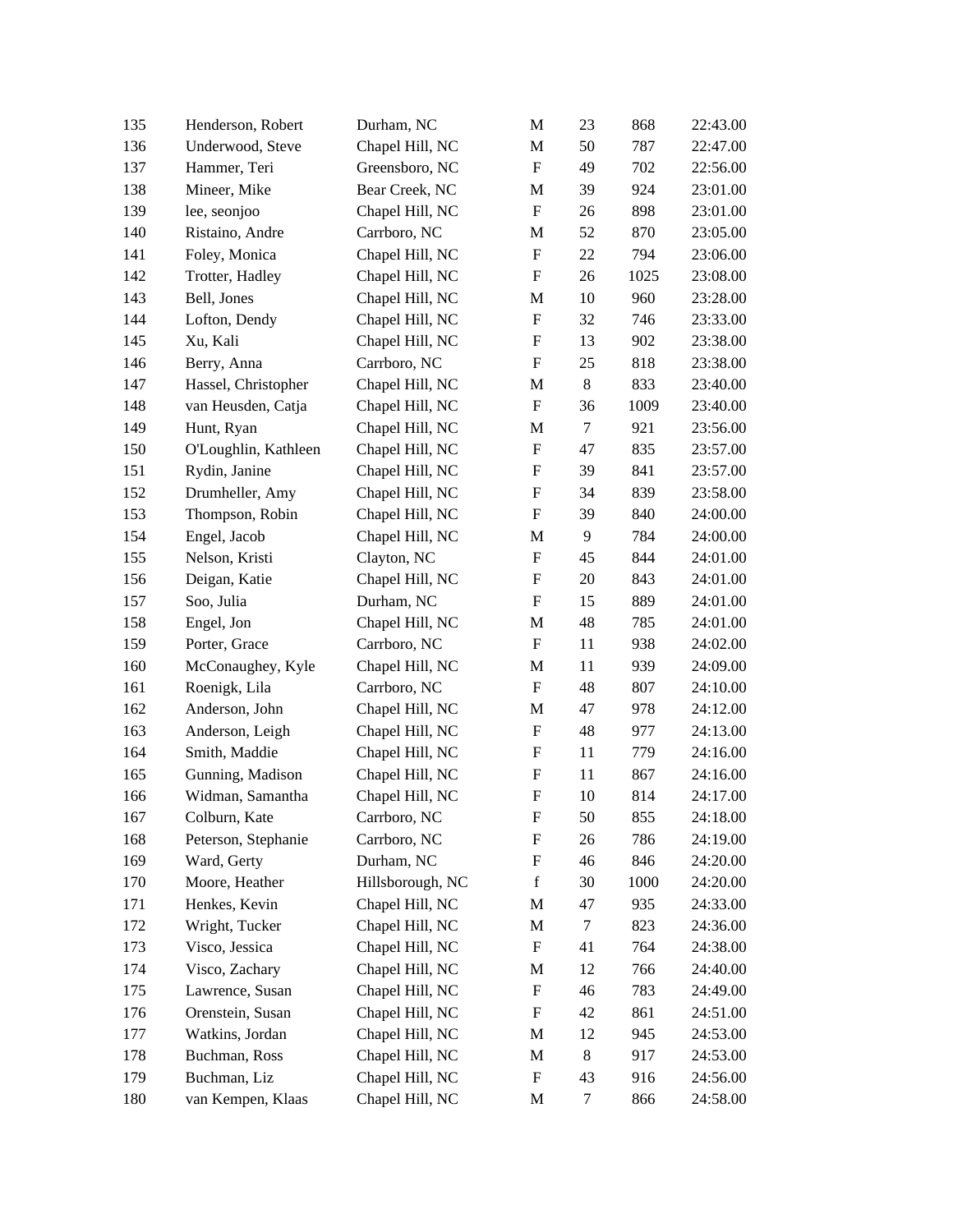| 181 | Van Tilburg, Miranda                   | Chapel Hill, NC  | F                         | 36     | 865  | 25:00.00 |
|-----|----------------------------------------|------------------|---------------------------|--------|------|----------|
| 182 | Matthews, Lindsey                      | Chapel Hill, NC  | $\boldsymbol{\mathrm{F}}$ | 11     | 925  | 25:04.00 |
| 183 | Allen, Chris                           | Chapel Hill, NC  | M                         | 54     | 1022 | 25:06.00 |
| 184 | Paine, Bethany                         | Chapel Hill, NC  | $\boldsymbol{\mathrm{F}}$ | 39     | 963  | 25:15.00 |
| 185 | King, Michelle                         | Carrboro, NC     | $\boldsymbol{\mathrm{F}}$ | 34     | 929  | 25:16.00 |
| 186 | Vilen, Leigha                          | Chapel Hill, NC  | $\boldsymbol{\mathrm{F}}$ | 11     | 771  | 25:24.00 |
| 187 | Khuwajantranan, Piyathida Carrboro, NC |                  | F                         | 25     | 1010 | 25:24.00 |
| 188 | Willis, Barbara                        | Rocky Mount, NC  | $\boldsymbol{\mathrm{F}}$ | 48     | 942  | 25:27.00 |
| 189 | Boardman, Barry                        | Rocky Mount, NC  | M                         | 47     | 941  | 25:28.00 |
| 190 | Teer, Amanda                           | Chapel Hill, NC  | $\mathbf F$               | 25     | 989  | 25:28.00 |
| 191 | Kieber, Joe                            | Chapel Hill, NC  | M                         | 45     | 837  | 25:35.00 |
| 192 | Gurganious, Becca                      | Durham, NC       | $\boldsymbol{\mathrm{F}}$ | 23     | 914  | 25:35.00 |
| 193 | Kieber, Alison                         | Chapel Hill, NC  | $\boldsymbol{\mathrm{F}}$ | 45     | 838  | 25:37.00 |
| 194 | McDermott, Katie                       | Chapel Hill, NC  | $\mathbf F$               | $25\,$ | 973  | 25:41.00 |
| 195 | McGibbon, Lynne                        | Carrboro, NC     | F                         | 41     | 985  | 25:42.00 |
| 196 | Cannon, Lori                           | Chapel Hill, NC  | $\boldsymbol{\mathrm{F}}$ | 40     | 986  | 25:42.00 |
| 197 | Cherry, Diane                          | RALEIGH, NC      | $\boldsymbol{\mathrm{F}}$ | 39     | 798  | 25:43.00 |
| 198 | Wright, Tracy                          | Chapel Hill, NC  | $\boldsymbol{\mathrm{F}}$ | 37     | 820  | 25:48.00 |
| 199 | Baldauf, Rich                          | Chapel Hill, NC  | M                         | 39     | 809  | 25:49.00 |
| 200 | Bizzell, Rodney                        | Raleigh, NC      | M                         | 40     | 799  | 25:49.00 |
| 201 | Castellano, Kristine                   | Chapel Hill, NC  | $\boldsymbol{\mathrm{F}}$ | 38     | 754  | 25:56.00 |
| 202 | Hart, Robert                           | Chapel Hill, NC  | M                         | 53     | 1018 | 26:07.00 |
| 203 | Vilen, Collin                          | Chapel Hill, NC  | M                         | 11     | 770  | 26:09.00 |
| 204 | Huge, Katie                            | Chapel Hill, NC  | $\boldsymbol{\mathrm{F}}$ | 8      | 739  | 26:14.00 |
| 205 | Widman, Victoria                       | Chapel Hill, NC  | $\boldsymbol{\mathrm{F}}$ | 42     | 815  | 26:16.00 |
| 206 | West, Tracey                           | Chapel Hill, NC  | $\boldsymbol{\mathrm{F}}$ | 54     | 1016 | 26:19.00 |
| 207 | Meshnick, Laura                        | Chapel Hill, NC  | $\boldsymbol{\mathrm{F}}$ | $\tau$ | 761  | 26:19.00 |
| 208 | Meshnick, Steven                       | Chapel Hill, NC  | M                         | 55     | 759  | 26:20.00 |
| 209 | San Miguel, Sofia                      | Cary, NC         | $\boldsymbol{\mathrm{F}}$ | 10     | 1027 | 26:22.00 |
| 210 | San Miguel, Ramon                      | Cary, NC         | M                         | 41     | 1028 | 26:27.00 |
| 211 | Crummett, Bobbi                        | Chapel Hill, NC  | $\boldsymbol{\mathrm{F}}$ | 47     | 971  | 26:31.00 |
| 212 | Castellano, Anna                       | Chapel Hill, NC  | ${\bf F}$                 | 9      | 757  | 26:32.00 |
| 213 | Castellano, Matthew                    | Chapel Hill, NC  | M                         | 37     | 755  | 26:34.00 |
| 214 | Kohl, Dana                             | Mebane, NC       | $\boldsymbol{\mathrm{F}}$ | 25     | 747  | 26:34.00 |
| 215 | Honeycutt, Travis                      | Chapel Hill, NC  | M                         | 36     | 781  | 26:37.00 |
| 216 | Moser, Robin                           | Chapel Hill, NC  | $\boldsymbol{\mathrm{F}}$ | 53     | 934  | 26:38.00 |
| 217 | Honeycutt, Christopher                 | Chapel Hill, NC  | M                         | 8      | 782  | 26:38.00 |
| 218 | DeVito, Mark                           | Chapel Hill, NC  | M                         | 10     | 1008 | 26:41.00 |
| 219 | Conroy, Kyle                           | Concord, NC      | M                         | 13     | 826  | 26:47.00 |
| 220 | <b>BARRINGER, VICKI</b>                | Hillsborough, NC | $\mathbf F$               | 46     | 987  | 26:51.00 |
| 221 | landis, susan                          | Chapel Hill, NC  | $\boldsymbol{\mathrm{F}}$ | 45     | 860  | 27:04.00 |
| 222 | Sarbaum, Robin                         | Chapel Hill, NC  | F                         | 42     | 947  | 27:11.00 |
| 223 | Allen, Edie                            | Chapel Hill, NC  | F                         | 48     | 1021 | 27:19.00 |
| 224 | Tantum, Stacy                          | Durham, NC       | $\boldsymbol{\mathrm{F}}$ | 34     | 990  | 27:20.00 |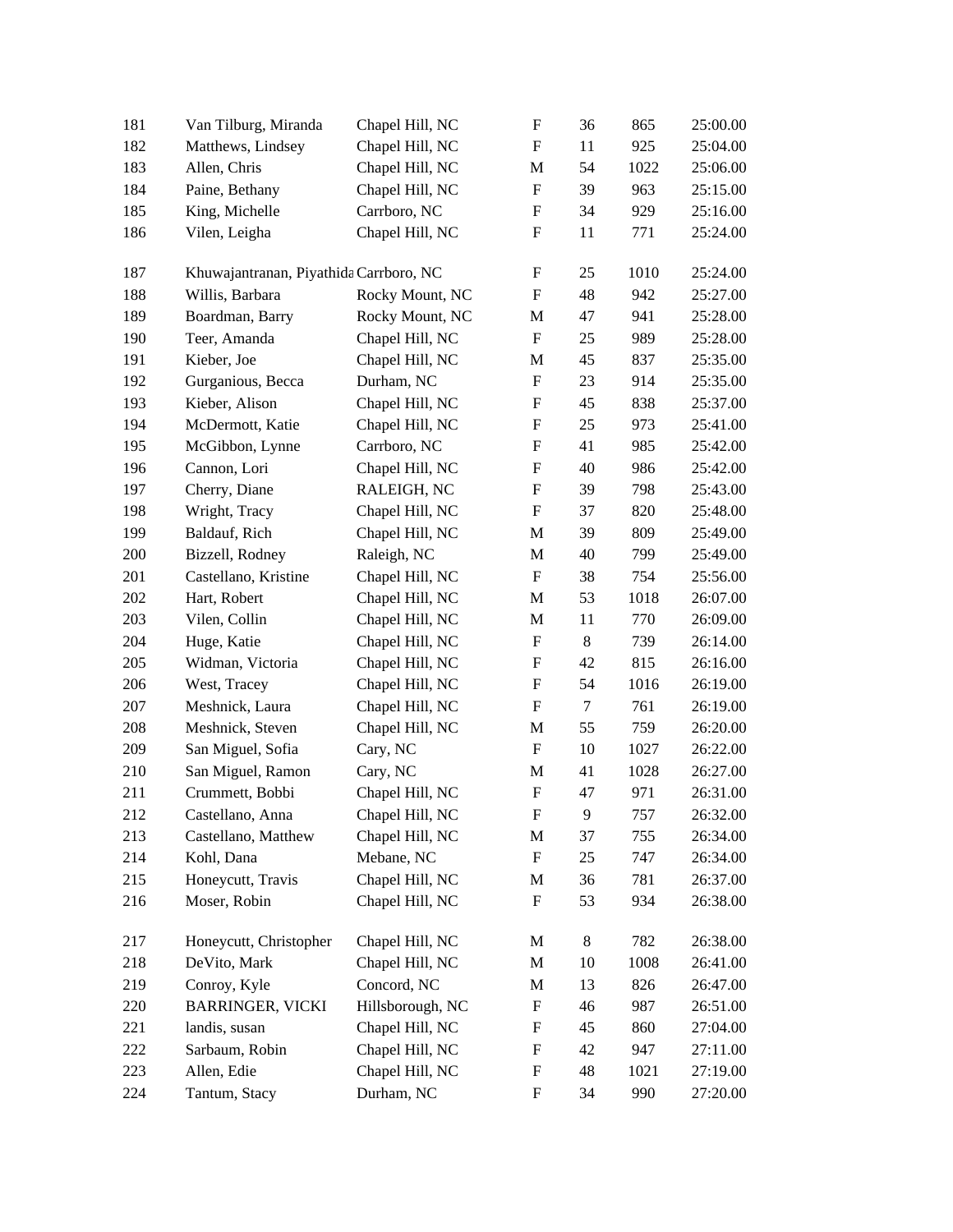|     | Morales, Maria         | Carrboro, NC    | $\boldsymbol{\mathrm{F}}$ | 26     | 1023 | 27:24.00 |
|-----|------------------------|-----------------|---------------------------|--------|------|----------|
| 226 | Bluestein, Frayda      | Chapel Hill, NC | $\boldsymbol{\mathrm{F}}$ | 48     | 974  | 27:32.00 |
| 227 | Roberts, Dara          | Durham, NC      | $\boldsymbol{\mathrm{F}}$ | 25     | 968  | 27:35.00 |
| 228 | Henderson, Amy         | Brooklyn, NY    | $\mathbf F$               | 25     | 851  | 27:53.00 |
| 229 | Wheeler, Cheryl        | Raleigh, NC     | $\boldsymbol{\mathrm{F}}$ | 50     | 903  | 27:56.00 |
| 230 | Leone, Mireille        | Chapel Hill, NC | $\boldsymbol{\mathrm{F}}$ | $\tau$ | 813  | 27:57.00 |
| 231 | Wander, Anne           | Chapel Hill, NC | $\boldsymbol{\mathrm{F}}$ | 46     | 801  | 28:04.00 |
| 232 | Wander, Olivia         | Chapel Hill, NC | ${\rm F}$                 | 9      | 802  | 28:04.00 |
| 233 | Press, Allison         | Chapel Hill, NC | ${\rm F}$                 | 14     | 997  | 28:07.00 |
| 234 | Lane, Laura            | Chapel Hill, NC | $\mathbf F$               | 43     | 955  | 28:11.00 |
| 235 | Smoker, Amy            | Chapel Hill, NC | F                         | 41     | 810  | 28:17.00 |
| 236 | Weeks, Ahna            | Carrboro, NC    | ${\rm F}$                 | 14     | 724  | 28:17.00 |
| 237 | Boyle, Lauren          | Carrboro, NC    | ${\rm F}$                 | $\tau$ | 719  | 28:17.00 |
| 238 | Houghton, Kimberly     | Chapel Hill, NC | ${\rm F}$                 | 43     | 949  | 28:18.00 |
| 239 | Hanson-Baldauf, Dana   | Chapel Hill, NC | $\boldsymbol{\mathrm{F}}$ | 38     | 808  | 28:19.00 |
| 240 | Mount-Cors, Madeleine  | Carrboro, NC    | M                         | $\tau$ | 896  | 28:23.00 |
| 241 | Manturuk, Michael      | Durham, NC      | M                         | 14     | 791  | 28:23.00 |
| 242 | Visco, Anthony         | Chapel Hill, NC | m                         | 40     | 765  | 28:26.00 |
| 243 | Welch, Rachel          | Chapel Hill, NC | ${\rm F}$                 | 33     | 995  | 28:36.00 |
| 244 | O'Grady, Hannah        | Carrboro, NC    | ${\rm F}$                 | 15     | 927  | 28:39.00 |
| 245 | Babey, Meredith        | Suffolk, VA     | $\boldsymbol{\mathrm{F}}$ | $20\,$ | 980  | 28:49.00 |
| 246 | Anderson, Scott        | Chapel Hill, NC | M                         | $20\,$ | 981  | 28:50.00 |
| 247 | Morello, Pete          | Pittsboro, NC   | M                         | 9      | 804  | 29:05.00 |
|     |                        |                 |                           |        |      |          |
| 248 | Saunders, Dawn         | Pittsboro, NC   | $\boldsymbol{\mathrm{F}}$ | 46     | 803  | 29:06.00 |
| 249 | Rege, Catherine        | Durham, NC      | $\boldsymbol{\mathrm{F}}$ | 55     | 874  | 29:12.00 |
| 250 | Watkins, Melissa       | Chapel Hill, NC | M                         | 40     | 946  | 29:18.00 |
| 251 | Visco, Nathan          | Chapel Hill, NC | M                         | 10     | 767  | 29:19.00 |
| 252 | Hooth, Michelle        | Chapel Hill, NC | F                         | 39     | 864  | 29:26.00 |
| 253 | mabe, lizzie           | Chapel Hill, NC | ${\rm F}$                 | 6      | 901  | 29:29.00 |
| 254 | Kerwin, Rosie          | Chapel Hill, NC | ${\rm F}$                 | 10     | 900  | 29:29.00 |
| 255 | Boyle, Rachel          | Carrboro, NC    | ${\bf F}$                 | 10     | 718  | 29:31.00 |
| 256 | Squires, Hope          | Raleigh, NC     | ${\rm F}$                 | 35     | 738  | 29:34.00 |
| 257 | Mineer, Joyce          | Bear Creek, NC  | F                         | 41     | 940  | 29:34.00 |
| 258 | Conroy, Kaleigh        | Concord, NC     | ${\rm F}$                 | 16     | 825  | 29:35.00 |
| 259 | Meshnick, Eleanor      | Chapel Hill, NC | F                         | 10     | 763  | 29:35.00 |
| 260 | Mount-Cors, Mary Faith | Carrboro, NC    | F                         | 37     | 895  | 29:35.00 |
| 261 | Valentine, Lori        | Pittsboro, NC   | F                         | 49     | 984  | 29:47.00 |
| 262 | Kent, Lara             | Carrboro, NC    | F                         | 26     | 891  | 29:47.00 |
| 263 | Bailey, Lara           | Chapel Hill, NC | F                         | 29     | 967  | 29:48.00 |
| 264 | West, Erin             | Carrboro, NC    | F                         | 26     | 988  | 29:49.00 |
| 265 | Dekker, Michelle Mead  | Durham, NC      | F                         | 40     | 876  | 30:01.00 |
| 266 | Dekker, Anneke         | Durham, NC      | F                         | 7      | 878  | 30:01.00 |